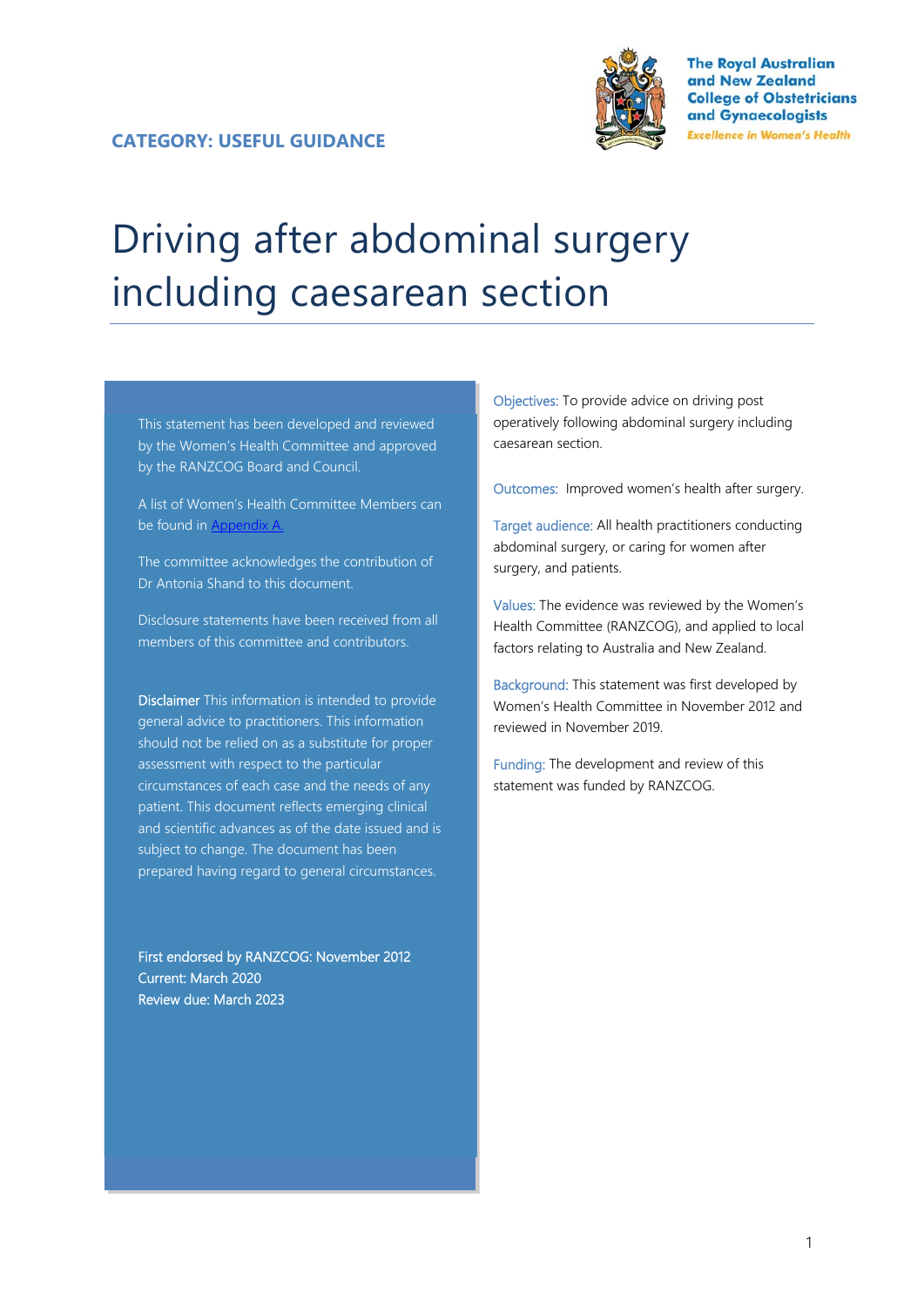# **Table of contents**

| $\mathbf{1}$ . |                                                                                                   |  |
|----------------|---------------------------------------------------------------------------------------------------|--|
| 2.             |                                                                                                   |  |
| 3.             |                                                                                                   |  |
| 4.             |                                                                                                   |  |
|                | 4.1. What factors should women take into account when considering resuming driving after surgery? |  |
|                |                                                                                                   |  |
|                |                                                                                                   |  |
| 5.             |                                                                                                   |  |
| 6.             |                                                                                                   |  |
| 7.             |                                                                                                   |  |
| 8.             |                                                                                                   |  |
| 9.             |                                                                                                   |  |
|                |                                                                                                   |  |
|                |                                                                                                   |  |
|                |                                                                                                   |  |
|                |                                                                                                   |  |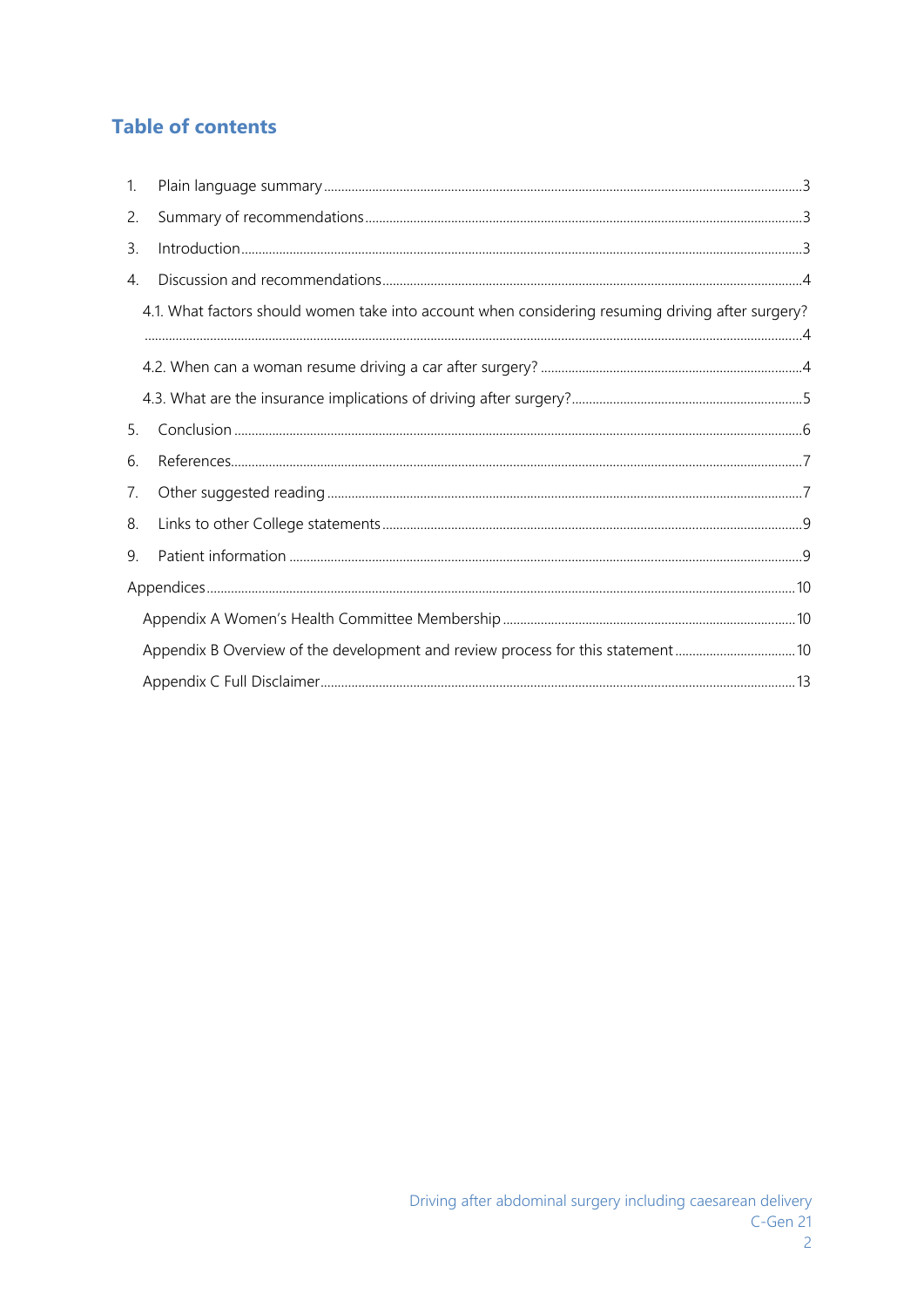### **1. Plain language summary**

The ability to drive a car following abdominal operations such as caesarean section or hysterectomy is important for women. Safety of the woman, any passengers and other road users is of high importance. Women need to be able to sit comfortably, work the controls, wear a seatbelt, look over their shoulder, make an emergency stop, and should not be using any medication including pain killers that cause sedation. Women should talk to their doctor or health care provider about their health and ability to drive, before restarting driving. They should also check their relevant insurance status. Considerations are stricter for women driving commercial vehicles as the risk from commercial vehicle crashes are higher.

#### **2. Summary of recommendations**

| <b>Good Practice Point 1</b>                                                                                                                                                                                                                                                                                                                                                                                                                                                                                                                                                                                                                                                                | <b>Grade</b>                      |
|---------------------------------------------------------------------------------------------------------------------------------------------------------------------------------------------------------------------------------------------------------------------------------------------------------------------------------------------------------------------------------------------------------------------------------------------------------------------------------------------------------------------------------------------------------------------------------------------------------------------------------------------------------------------------------------------|-----------------------------------|
| Health care providers should give women advice about returning to activities<br>of daily living, including "fitness" and ability to drive, after surgery. Women<br>should be advised to assess whether they can comfortably sit in the car, work<br>the controls, wear a seatbelt, look over their shoulder, make an emergency<br>stop, be free from pain and the effects of sedating medications and be aware<br>of the effects of fatigue and distraction, when considering resuming driving<br>after surgery. Advice for commercial vehicle drivers should reflect the<br>increased risk associated with motor vehicle crashes involving such vehicles,<br>compared to private vehicles. | Consensus-based<br>recommendation |
|                                                                                                                                                                                                                                                                                                                                                                                                                                                                                                                                                                                                                                                                                             |                                   |
| <b>Good Practice Point 2</b>                                                                                                                                                                                                                                                                                                                                                                                                                                                                                                                                                                                                                                                                | Grade                             |
| Women should be advised that the period of returning to driving after<br>surgery is variable. It may take 1-6 weeks before women are ready to resume<br>driving after abdominal surgery such as caesarean section.                                                                                                                                                                                                                                                                                                                                                                                                                                                                          | Consensus-based<br>recommendation |
| <b>Good Practice Point 3</b>                                                                                                                                                                                                                                                                                                                                                                                                                                                                                                                                                                                                                                                                | Grade                             |

## **3. Introduction**

Women are given a wide range of advice about resuming driving after surgery, ranging from avoiding driving for long periods of time to driving when they are ready.<sup>1,2</sup> The pattern of recovery after abdominal surgery including caesarean delivery and hysterectomy can be highly variable between individuals, and depends on many factors, including type of surgery, medical conditions as well as driving experience and external factors. There are no universal guidelines to advise when women may recommence driving after abdominal surgery including caesarean section or abdominal hysterectomy.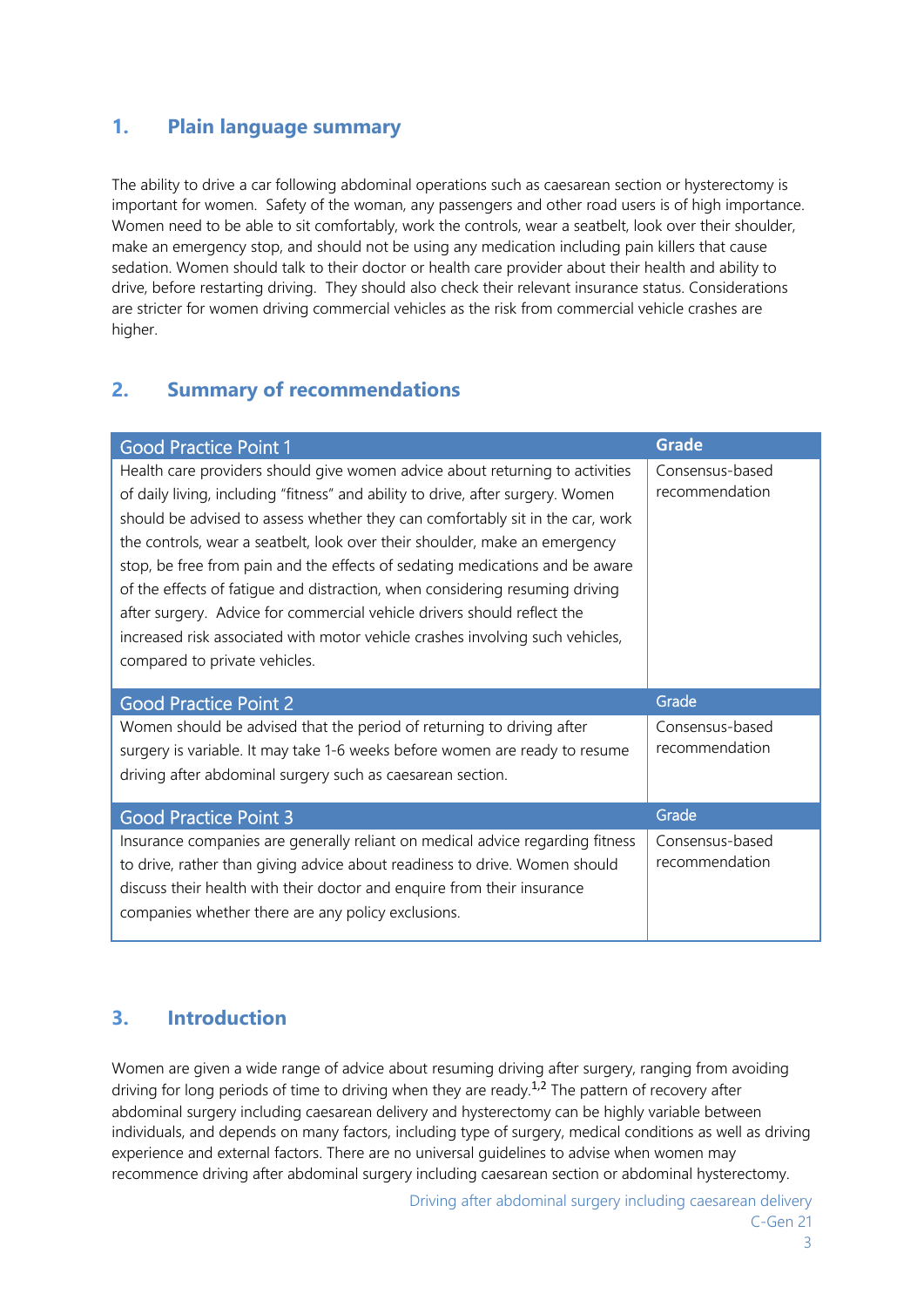#### **4. Discussion and recommendations**

#### 4.1. What factors should women take into account when considering resuming driving after surgery?

The ability to brake in an emergency and perform unexpected manoeuvers is essential to safe driving, and this ability may be compromised by pain and or reduced freedom of movement. Fatigue and the influence of sedating medications are also important considerations when considering returning to driving. Opioid medication and benzodiazepine medication have been shown to be associated with increased risk of accidents.<sup>3,4</sup> Specific medical conditions (such as diabetes or depression), type of surgical incision/ surgery, underlying disease (such as cancer), operative complications, driving experience, training and ability, length of trips, and type of vehicle may also influence driving capacity. External road environment factors may also influence the driving task such as the natural environment (e.g. night, extremes of weather), traffic, road conditions and terrain.<sup>5</sup> Organisational factors such as trip purpose, distance, and time pressures may affect the decision to drive: this may include the need for women to visit their newborn in the neonatal intensive care unit after caesarean section. In addition, sleep deprivation and passengers and their potential to distract the driver, may also influence driving.<sup>5</sup>

Women should be advised to assess whether they can comfortably sit in the car, work the controls, make an emergency stop, wear a seatbelt and look over their shoulder, and have minimal pain, when considering resuming driving after surgery. Drivers and passengers must wear a seat belt at all times. The recommendations for commercial vehicle drivers are more stringent than private standards, and reflect the increased risk associated with motor vehicle crashes involving such vehicles.<sup>5</sup> Hence, advice for commercial vehicle drivers may differ.

| <b>Good Practice Point 1</b>                                                    | <b>Grade</b>    |
|---------------------------------------------------------------------------------|-----------------|
| Health care providers should give women advice about returning to activities    | Consensus-based |
| of daily living, including "fitness" and ability to drive, after surgery. Women | recommendation  |
| should be advised to assess whether they can comfortably sit in the car, work   |                 |
| the controls, wear a seatbelt, look over their shoulder, make an emergency      |                 |
| stop, be free from pain and the effects of sedating medications and be aware    |                 |
| of the effects of fatigue and distraction, when considering resuming driving    |                 |
| after surgery. Advice for commercial vehicle drivers should reflect the         |                 |
| increased risk associated with motor vehicle crashes involving such vehicles,   |                 |
| compared to private vehicles.                                                   |                 |
|                                                                                 |                 |

#### 4.2. When can a woman resume driving a car after surgery?

There are two issues to consider when re-commencing driving after surgery: firstly, the ability to drive safely that may be affected by surgery, and secondly, how driving may impact healing after surgery.

In general, it may take 1-6 weeks before women are ready to resume driving after abdominal surgery such as caesarean section. However, some women may be ready later than this. A small study utilising a driving simulator post caesarean section found no difference in women's driving capacity between early driving (2-3 weeks) compared to later driving (5-6 weeks).<sup>6</sup> A survey of obstetricians and gynaecologists in Australia and New Zealand and Australian midwives found that most clinicians thought that women resumed driving in the first 1-3 weeks post caesarean or hysterectomy.<sup>2</sup> However, clinicians surveyed advised women to abstain from driving for a wide range of times, from no specific time to 6 weeks. A third of respondents recommended women did not drive until 6 weeks, a quarter did not give a time and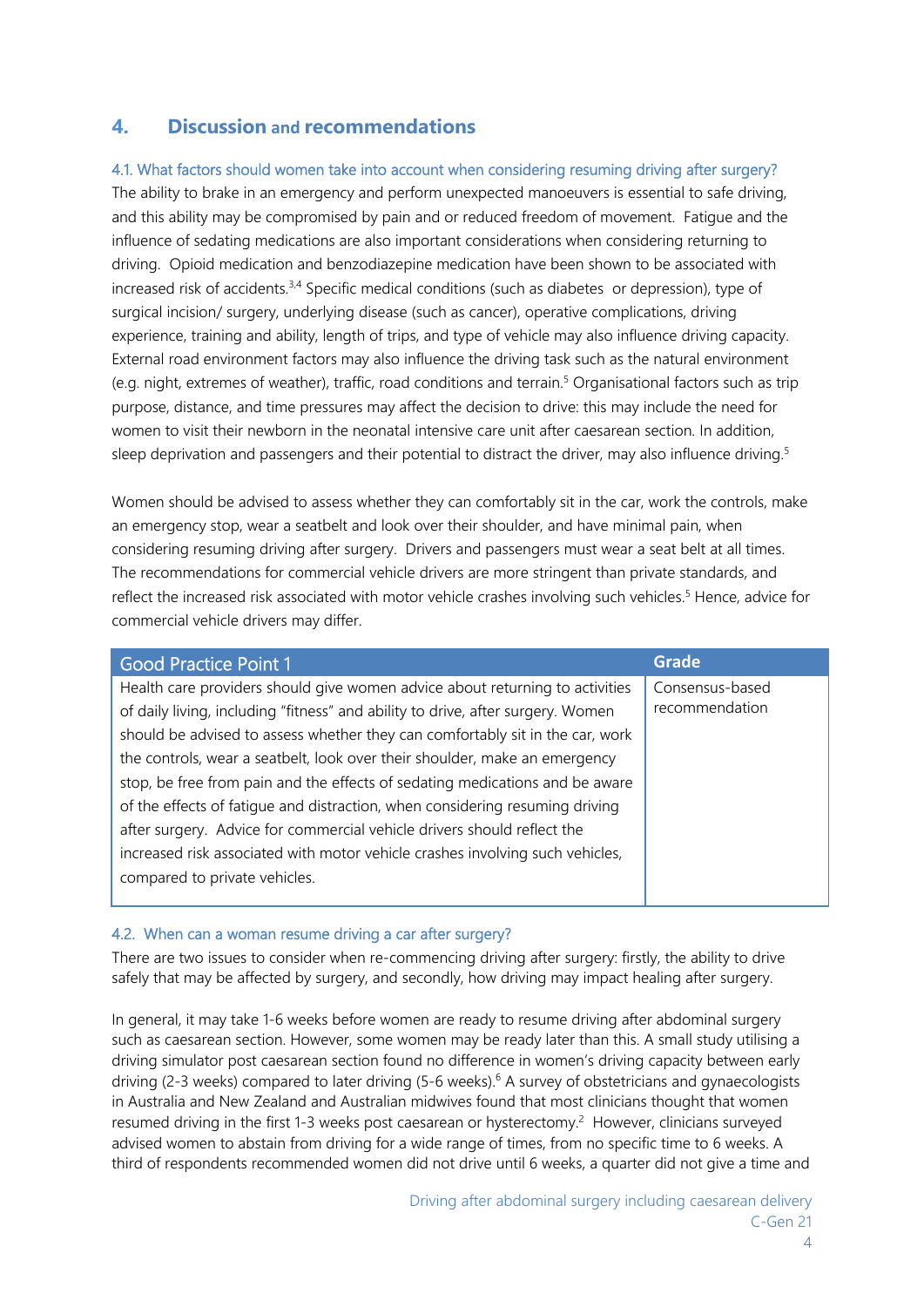around 15% stated that they thought women were fit to drive within 1-2 weeks of surgery.<sup>2</sup> A multidisciplinary consensus statement from the Netherlands about returning to activities after gynaecological surgery, concluded that women can resume moderate activities including driving at 3-4 weeks after abdominal hysterectomy and 3 weeks after vaginal hysterectomy.<sup>7</sup> A Canadian study showed that women had a lower rate of motor vehicle accidents in the year after childbirth, compared to prepregnancy or in pregnancy.<sup>8</sup> However, in the year following a birth, women may be driving less often, and for shorter time periods, so this data should be interpreted with caution. In comparison, in Australia people are not permitted to drive for 6 weeks post heart transplant or for at least four weeks post abdominal and thoracic aneurysm repair, however this is based on limited data on driving performance.<sup>5</sup> The evidence about driving after orthopaedic surgery has recently been reviewed, and found that patients who have lower limb surgery such as a right knee replacement or right hip replacement have outcome measures such as brake time, return to normal at a range of 2-8 weeks postoperatively.<sup>9</sup>

There is little information about how activities of daily living including driving, impact on healing after abdominal surgery. There may be benefits to early resumption of activities of daily living after surgery. Providing information about resumption of activities post-surgery may also be beneficial. A recent randomised trial after abdominal and gynaecological laparoscopic surgery in the Netherlands found that a personalised e-health intervention informing patients about time to return to activities of daily living led to a reduction in the time taken to return to normal activities and a positive effect of social participation and physical function.<sup>10</sup> The evidence about recovery after pelvic surgery has recently been reviewed.11 This found that patients are more satisfied with less strict post-operative limitations, and less restrictive activity may not have any significant negative impacts on healing. A recent stepped wedge cluster randomised trial in the Netherlands found that women who were given surgery specific structured advice about returning to activities including driving after gynaecological surgery including abdominal hysterectomy, had a reduction in time to return to work, decreased pain and an improvement of quality of life compared to women having usual care.<sup>12</sup>

| <b>Good Practice Point 2</b>                                             | Grade           |
|--------------------------------------------------------------------------|-----------------|
| Women should be advised that the period of recovery after surgery is     | Consensus based |
| variable. It may take 1-6 weeks before women are ready to resume driving | recommendation  |
| after abdominal surgery such as caesarean section.                       |                 |
|                                                                          |                 |

#### 4.3. What are the insurance implications of driving after surgery?

Insurance companies are generally reliant on medical advice regarding fitness to drive, rather than giving advice about readiness to drive. Insurance companies surveyed in Australia stated that all women would be fully insured after caesarean section if they were given medical clearance to drive.<sup>1</sup> A review of the medical and legal implications of driving after surgery in the United Kingdom discussed that if the patient followed the doctor's advice, felt safe to drive and then drove in a reasonable way, he/she would be covered by insurance.13 It is recommended that patients direct enquiries to their insurance company regarding any policy requirements or exclusions related to driving after abdominal surgery including caesarean delivery.

If a health professional assesses a condition to temporarily affect driving ability, they may advise a patient to abstain from driving for an appropriate period. This does not need to be reported to the driver licencing authority.<sup>5</sup> Health professionals are advised to note in the patient's medical record the nature of the advice given.<sup>5</sup> Drivers may be liable at common law if they continue to drive knowing that they have a condition that is likely to adversely affect safe driving. Drivers should be aware that there may be long-term financial, insurance and legal consequences where there is failure to report an impairment to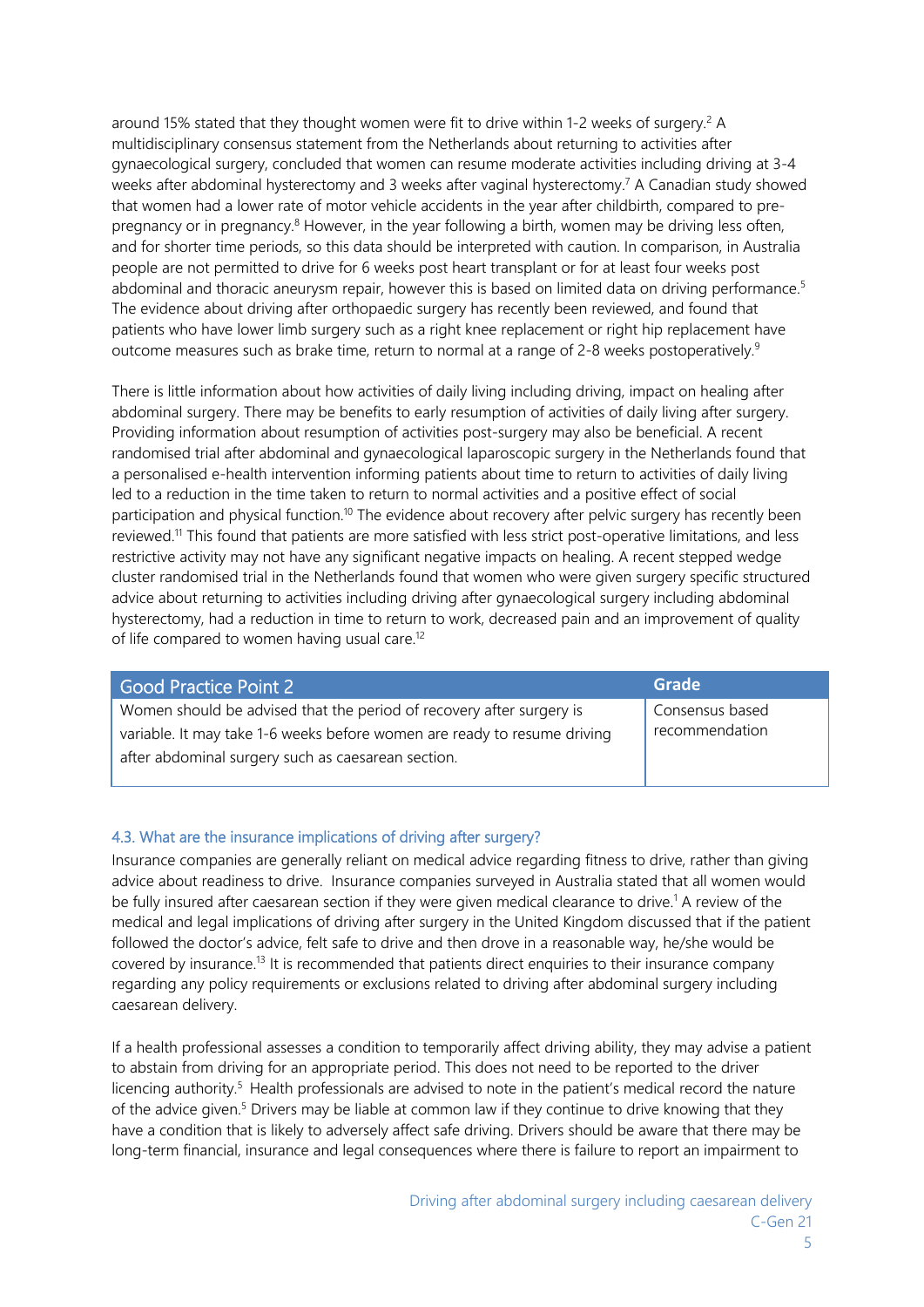their driver licensing authority.<sup>5</sup> The health professional has an ethical obligation, and potentially a legal one, to give clear advice to the patient in cases where an illness or injury may affect safe driving ability.

Further information about assessing fitness to drive in Australia and New Zealand can be found by consulting the fitness to drive guidelines.<sup>5 14</sup>

| <b>Good Practice Point 3</b>                                                  | Grade           |
|-------------------------------------------------------------------------------|-----------------|
| Insurance companies are generally reliant on medical advice regarding fitness | Consensus based |
| to drive, rather than giving advice about readiness to drive. Women should    | recommendation  |
| discuss their health and fitness with their doctor and enquire from their     |                 |
| insurance companies whether there are any policy exclusions.                  |                 |
|                                                                               |                 |

## **5. Conclusion**

The pattern of recovery after surgery is variable. Women and their clinicians should consider a number of factors when considering resumption of driving after abdominal surgery including caesarean section and hysterectomy.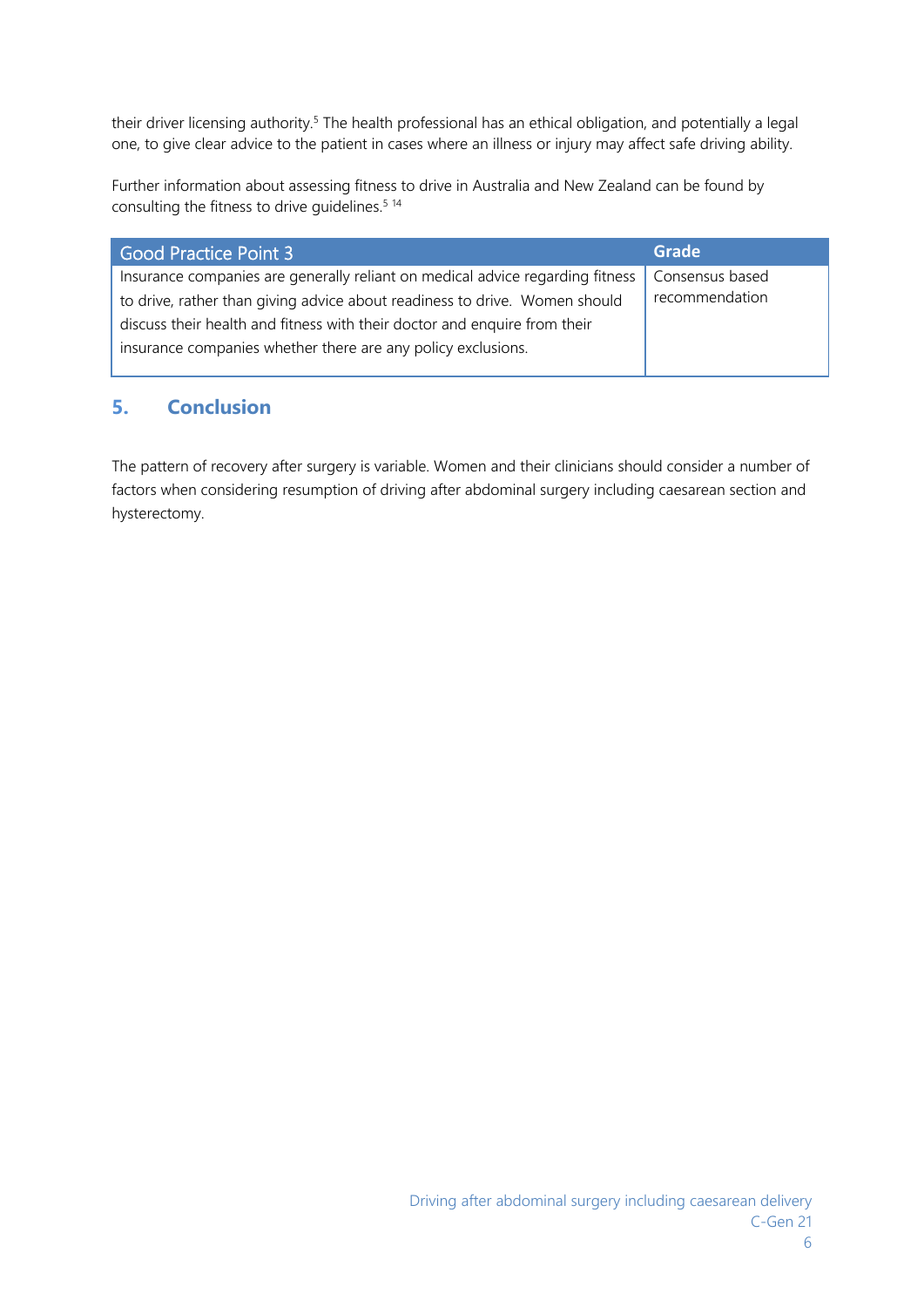## **6. References**

- 1. Sedgley J, Rickard K, Morris J. A survey of women and health providers about information regarding the timing of driving a car after experiencing a caesarean section. *Aust N Z J Obstet Gynaecol* 2012; 52(4): 361-5.
- 2. Shand AW, Harpham ME, Lainchbury A, McCormack L, Leung S, Nassar N. Knowledge, advice and attitudes toward women driving a car after caesarean section or hysterectomy: A survey of obstetrician/gynaecologists and midwives. *Aust N Z J Obstet Gynaecol* 2016; 56(5): 460-5.
- 3. Dassanayake T, Michie P, Carter G, Jones A. Effects of benzodiazepines, antidepressants and opioids on driving: A systematic review and meta-analysis of epidemiological and experimental evidence. *Drug Saf* 2011; 34(2): 125-56.
- 4. Wickens CM, Mann RE, Brands B, et al. Driving under the influence of prescription opioids: Selfreported prevalence and association with collision risk in a large Canadian jurisdiction. *Accid Anal Prev* 2018; 121: 14-9.
- 5. Austroads, National Transport Commission. Assessing fitness to drive for commercial and private vehicle drivers: medical standards for licensing and clinical management guidelines. . Austroads Publication No AP-G56-17; 2017.
- 6. Harpham ME, Nassar N, Leung S, Lainchbury A, Shand AW. Maternal car driving capacity after birth: a pilot prospective study randomizing postnatal women to early verses late driving in a driving simulator. *J Matern Fetal Neonatal Med* 2018: 1-8.
- 7. Vonk Noordegraaf A, Huirne JA, Brolmann HA, van Mechelen W, Anema JR. Multidisciplinary convalescence recommendations after gynaecological surgery: a modified Delphi method among experts. *BJOG : an international journal of obstetrics and gynaecology* 2011; 118(13): 1557- 67.
- 8. Redelmeier DA, May SC, Thiruchelvam D, Barrett JF. Pregnancy and risk of a traffic crash. *CMAJ* 2014; 186(15): 1169.
- 9. DiSilvestro KJ, Santoro AJ, Tjoumakaris FP, Levicoff EA, Freedman KB. When Can I Drive After Orthopaedic Surgery? A Systematic Review. *Clin Orthop Relat Res* 2016; 474(12): 2557-70.
- 10. van der Meij E, Anema JR, Leclercq WKG, et al. Personalised perioperative care by e-health after intermediate-grade abdominal surgery: a multicentre, single-blind, randomised, placebocontrolled trial. *Lancet* 2018; 392(10141): 51-9.
- 11. Murphy M. Restrictions and limitations after pelvic floor surgery: what's the evidence? *Curr Opin Obstet Gynecol* 2017; 29(5): 349-53.
- 12. Bouwsma EVA, Huirne JAF, van de Ven PM, et al. Effectiveness of an internet-based perioperative care programme to enhance postoperative recovery in gynaecological patients: cluster controlled trial with randomised stepped-wedge implementation. *BMJ open* 2018; 8(1): e017781.
- 13. Giddins GE HA. "Doctor, when can I drive?": a medical and legal view of the implications of advice on driving after injury or operation. *Injury* 1996; 27(7): 495-7.
- 14. New Zealand Transport Agency, New Zealand Government. Medical aspects of fitness to drive. A guide for medical practitioners 2014.

# **7. Other suggested reading**

Assessing fitness to drive for commercial and private vehicle drivers: Medical standards for licensing and clinical management guidelines. Austroads and National Transport Commission. March 2017. Available at: https://austroads.com.au/\_\_data/assets/pdf\_file/0022/104197/AP-G56- 17 Assessing fitness to drive 2016 amended Aug2017.pdf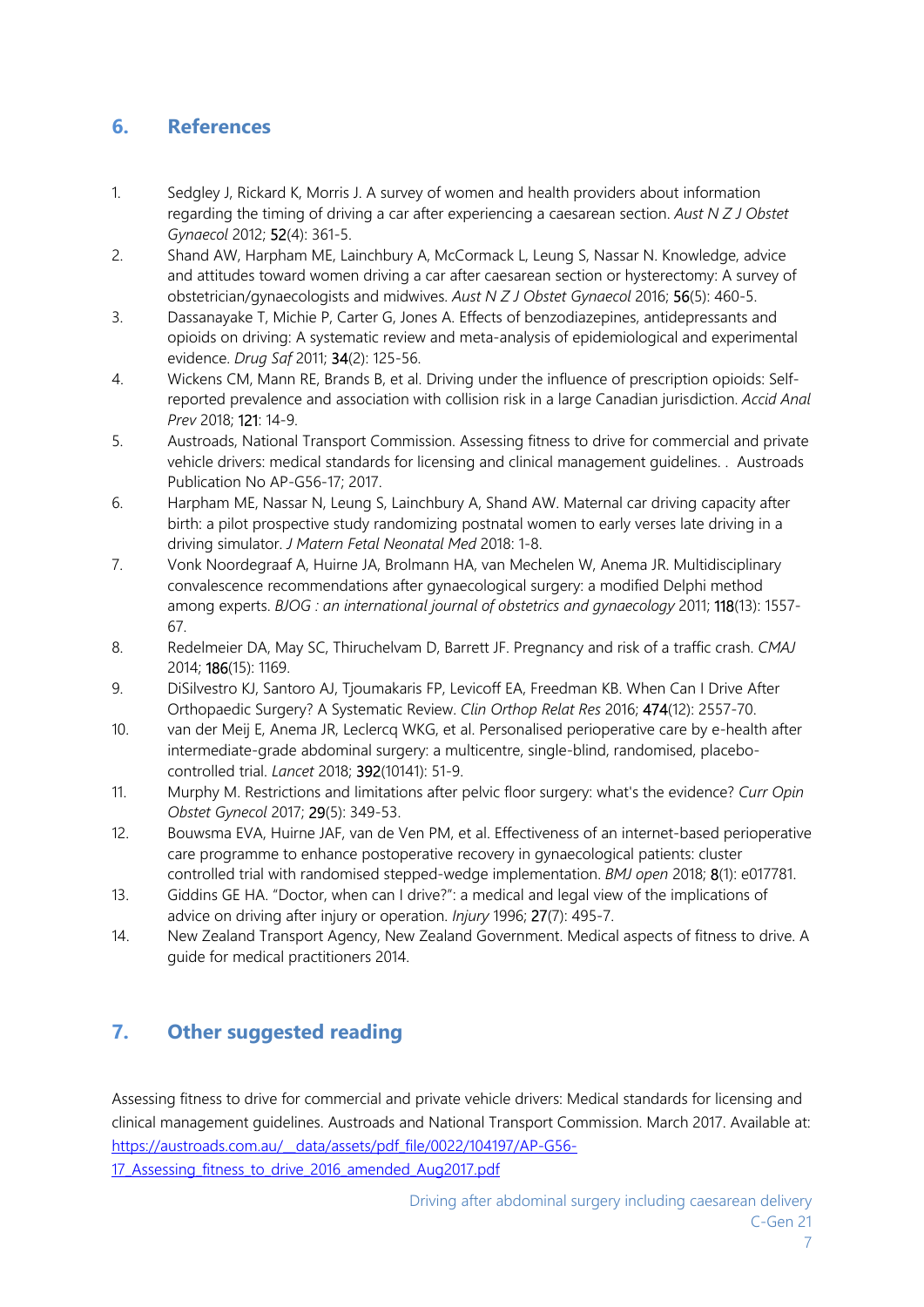New Zealand Transport Agency, New Zealand Government. Medical aspects of fitness to drive. A guide for medical practitioners 2014. https://www.nzta.govt.nz/assets/resources/medical-aspects/Medicalaspects-of-fitness-to-drive-A-guide-or-health-practitioners.pdf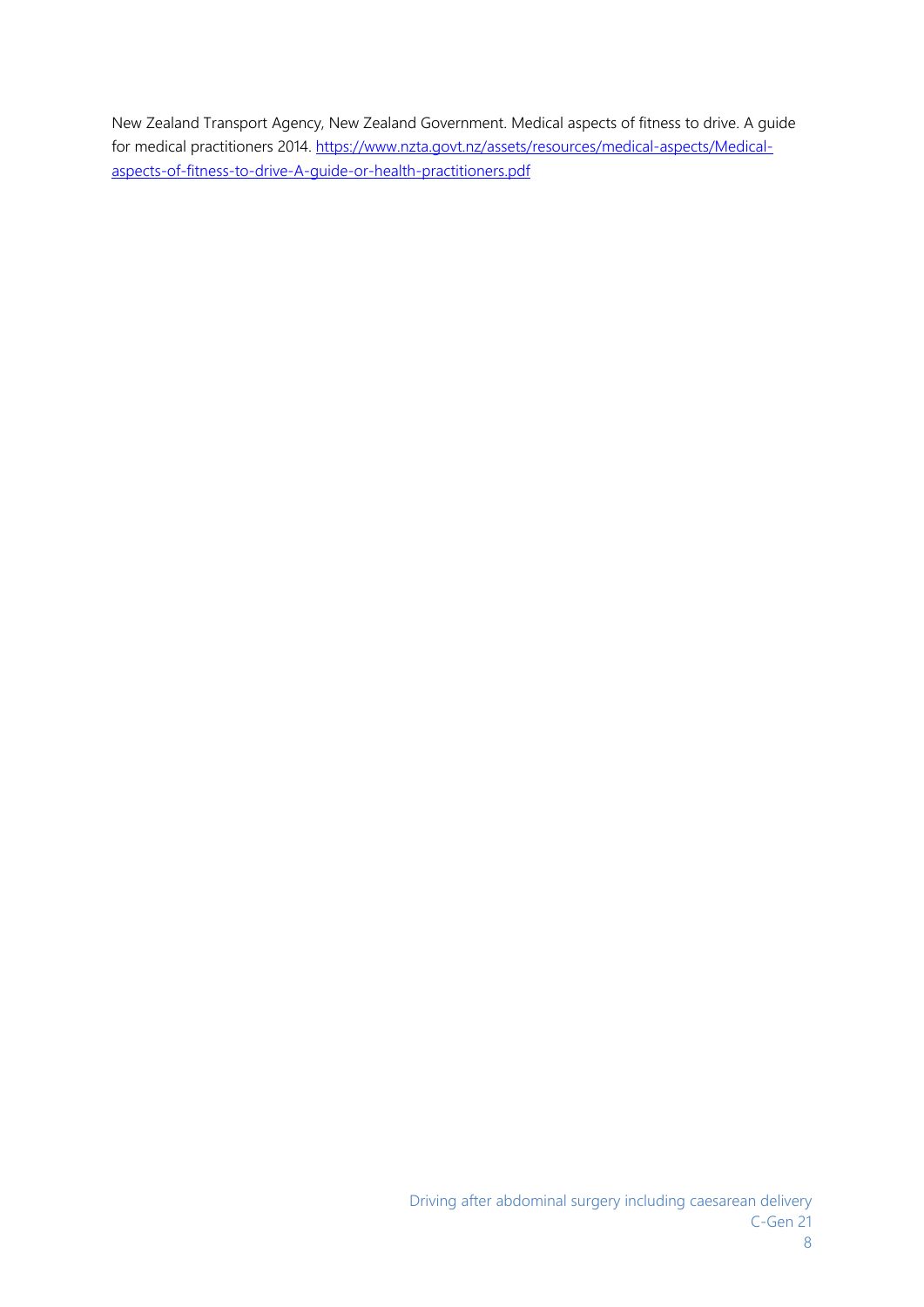## **8. Links to other College statements**

Evidence-based Medicine, Obstetrics and Gynaecology (C-Gen 15) https://www.ranzcog.edu.au/RANZCOG\_SITE/media/RANZCOG-MEDIA/Women%27s%20Health/Statement%20and%20guidelines/Clinical%20-%20General/Evidencebased-medicine,-Obstetrics-and-Gynaecology-(C-Gen-15)-Review-March-2016.pdf?ext=.pdf

## **9. Patient information**

A range of RANZCOG Patient Information Pamphlets can be ordered via: https://www.ranzcog.edu.au/Womens-Health/Patient-Information-Guides/Patient-Information-**Pamphlets**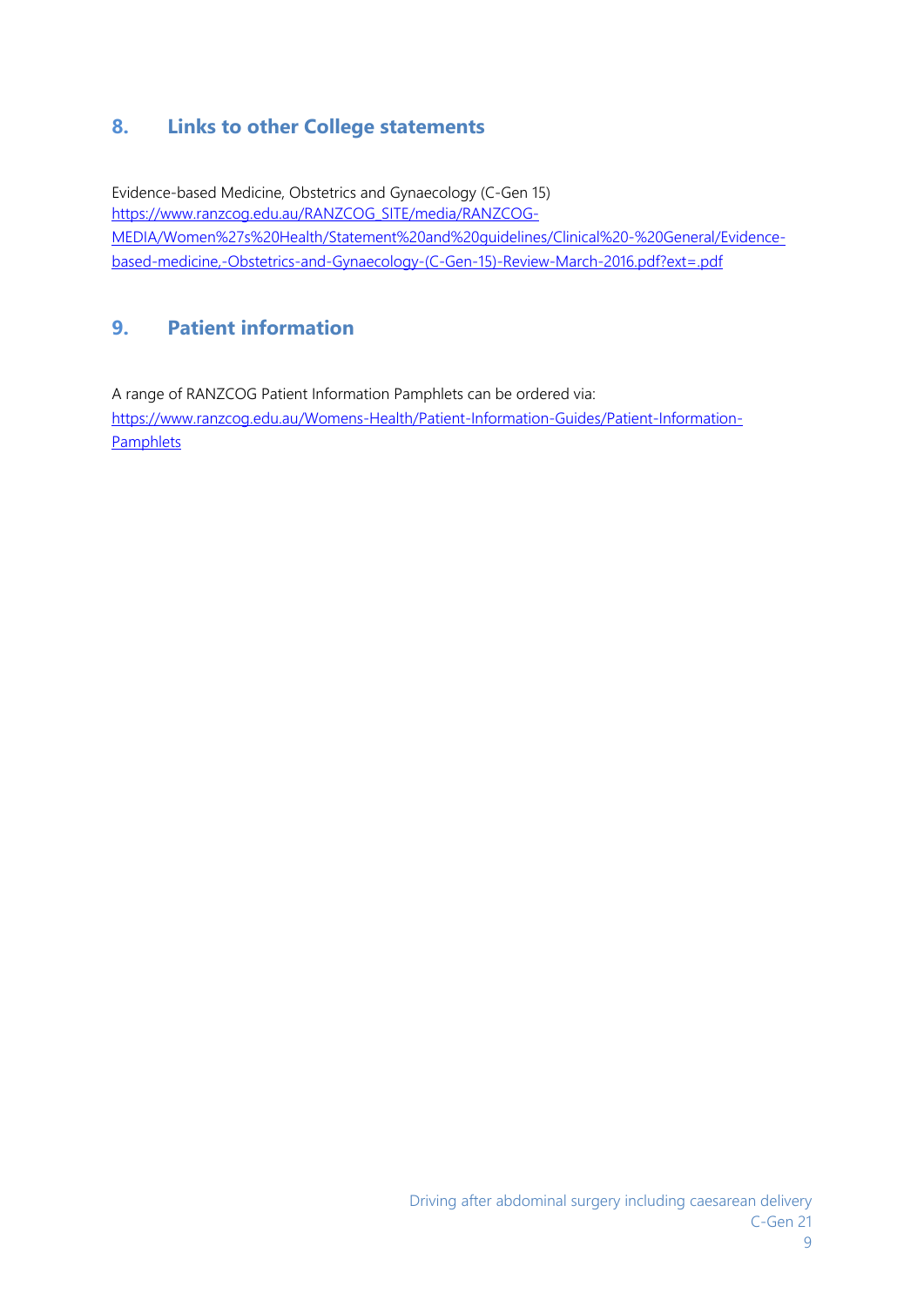## **Appendices**

Appendix A Women's Health Committee Membership

| <b>Name</b>                       | Position on Committee               |
|-----------------------------------|-------------------------------------|
| Professor Yee Leung               | Chair and Board Member              |
| Dr Gillian Gibson                 | Deputy Chair, Gynaecology           |
|                                   | Deputy Chair, Obstetrics and        |
| Dr Scott White                    | Subspecialties Representative       |
| Associate Professor Ian Pettigrew | Member and EAC Representative       |
| Dr Kristy Milward                 | Member and Councillor               |
| Dr Will Milford                   | Member and Councillor               |
| Dr Frank O'Keeffe                 | Member and Councillor               |
| Professor Steve Robson            | Member                              |
| Professor Sue Walker              | Member                              |
| Dr Roy Watson                     | Member and Councillor               |
| Dr Susan Fleming                  | Member and Councillor               |
| Dr Sue Belgrave                   | Member and Councillor               |
| Dr Marilyn Clarke                 | <b>ATSI Representative</b>          |
| Associate Professor Kirsten Black | Member                              |
| Dr Thangeswaran Rudra             | Member                              |
| Dr Nisha Khot                     | Member and SIMG Representative      |
| Dr Judith Gardiner                | Diplomate Representative            |
| Dr Angela Brown                   | Midwifery Representative, Australia |
|                                   | Midwifery Representative, New       |
| Ms Adrienne Priday                | Zealand                             |
| Ms Ann Jorgensen                  | Community Representative            |
| Dr Rebecca Mackenzie-Proctor      | Trainee Representative              |
| Dr Leigh Duncan                   | Maori Representative                |
| Prof Caroline De Costa            | Co-opted member (ANZJOG member)     |
| Dr Christine Sammartino           | Observer                            |

#### Appendix B Overview of the development and review process for this statement

*i. Steps in developing and updating this statement* 

This statement was originally developed in November 2012 and was most recently reviewed in March 2020. The Women's Health Committee carried out the following steps in reviewing this statement:

- Declarations of interest were sought from all members prior to reviewing this statement.
- Structured clinical questions were developed and agreed upon.
- An updated literature search to answer the clinical questions was undertaken.
- At the February 2020 teleocnference, the existing consensus-based recommendations were reviewed and updated (where appropriate) based on the available body of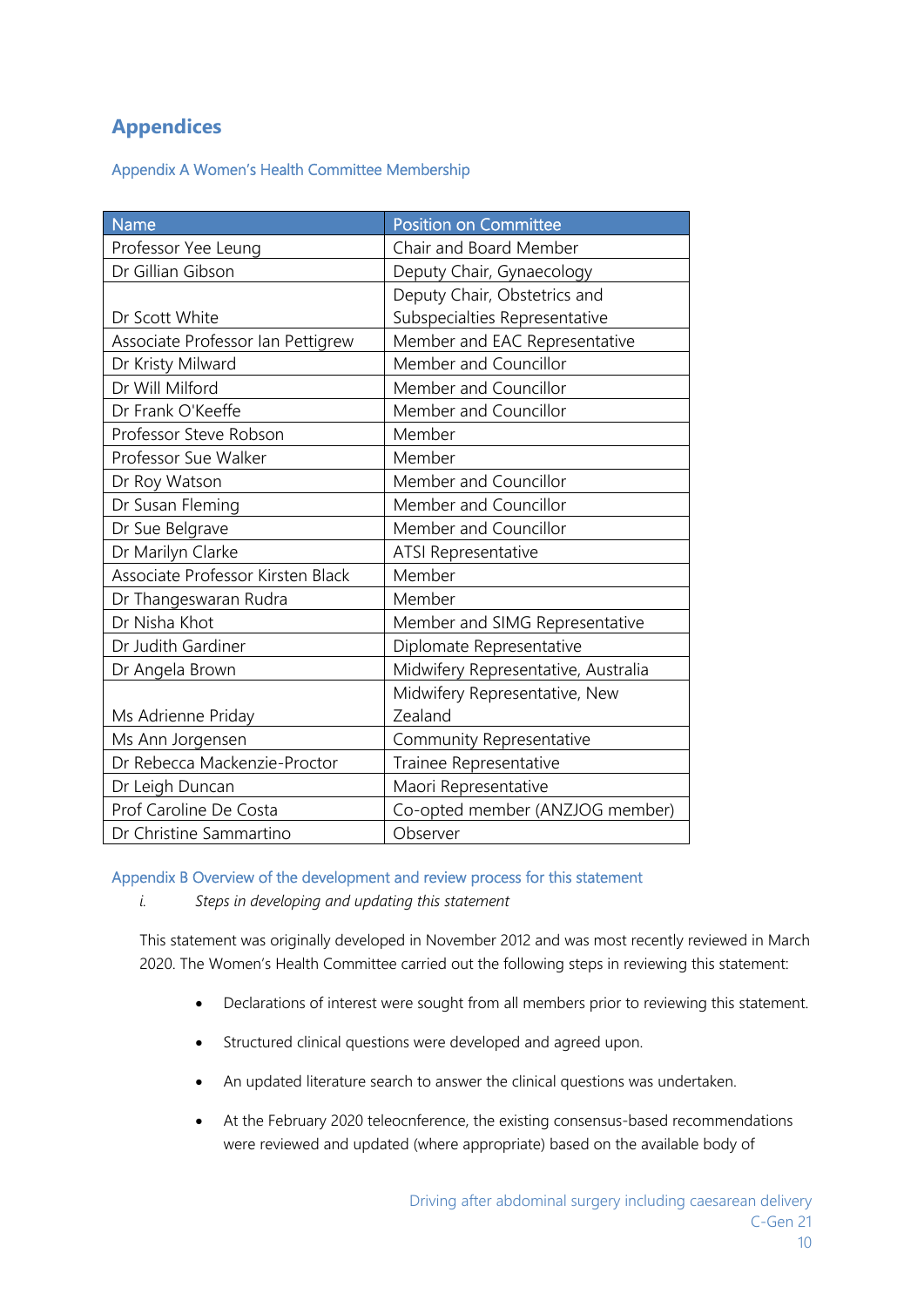evidence and clinical expertise. Recommendations were graded as set out below in Appendix B part iii)

#### *ii. Declaration of interest process and management*

Declaring interests is essential in order to prevent any potential conflict between the private interests of members, and their duties as part of the Women's Health Committee.

A declaration of interest form specific to guidelines and statements was developed by RANZCOG and approved by the RANZCOG Board in September 2012. The Women's Health Committee members were required to declare their relevant interests in writing on this form prior to participating in the review of this statement.

Members were required to update their information as soon as they become aware of any changes to their interests and there was also a standing agenda item at each meeting where declarations of interest were called for and recorded as part of the meeting minutes.

There were no significant real or perceived conflicts of interest that required management during the process of updating this statement.

#### *iii. Grading of recommendations*

Each recommendation in this College statement is given an overall grade as per the table below, based on the National Health and Medical Research Council (NHMRC) Levels of Evidence and Grades of Recommendations for Developers of Guidelines. Where no robust evidence was available but there was sufficient consensus within the Women's Health Committee, consensus-based recommendations were developed or existing ones updated and are identifiable as such. Consensusbased recommendations were agreed to by the entire committee. Good Practice Notes are highlighted throughout and provide practical guidance to facilitate implementation. These were also developed through consensus of the entire committee.

| Recommendation category |   | Description                                                                                                    |
|-------------------------|---|----------------------------------------------------------------------------------------------------------------|
| Evidence-based          | A | Body of evidence can be trusted to quide practice                                                              |
|                         | B | Body of evidence can be trusted to quide practice in most<br>situations                                        |
|                         | C | Body of evidence provides some support for<br>recommendation(s) but care should be taken in its<br>application |
|                         | D | The body of evidence is weak and the recommendation<br>must be applied with caution                            |
| Consensus-based         |   | Recommendation based on clinical opinion and expertise<br>as insufficient evidence available                   |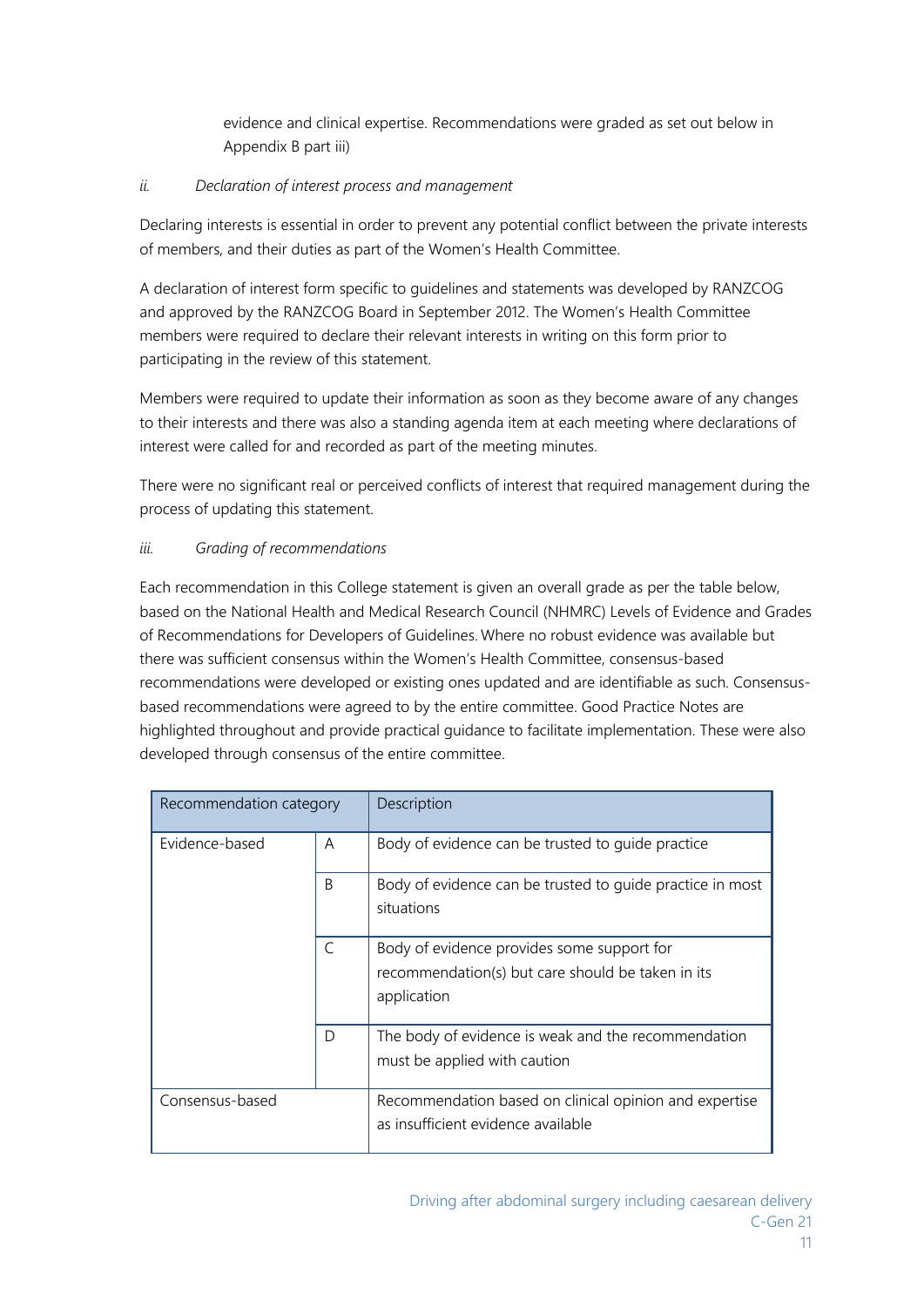| Good Practice Note | Practical advice and information based on clinical opinion |
|--------------------|------------------------------------------------------------|
|                    | and expertise                                              |